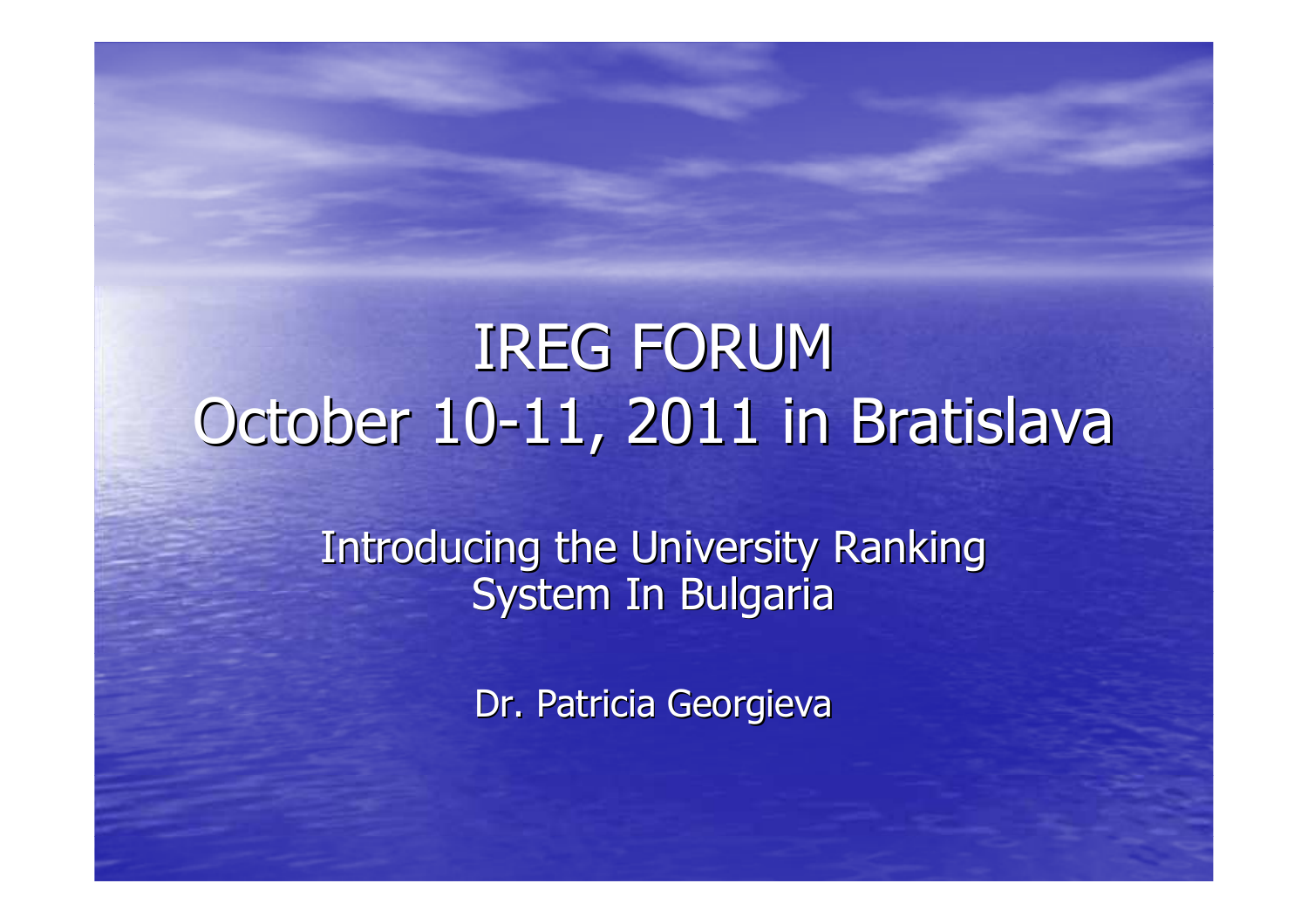# Structure of the presentation:

• Main drivers • Purpose and approach• Methodology • Achievements • Challenges • Next steps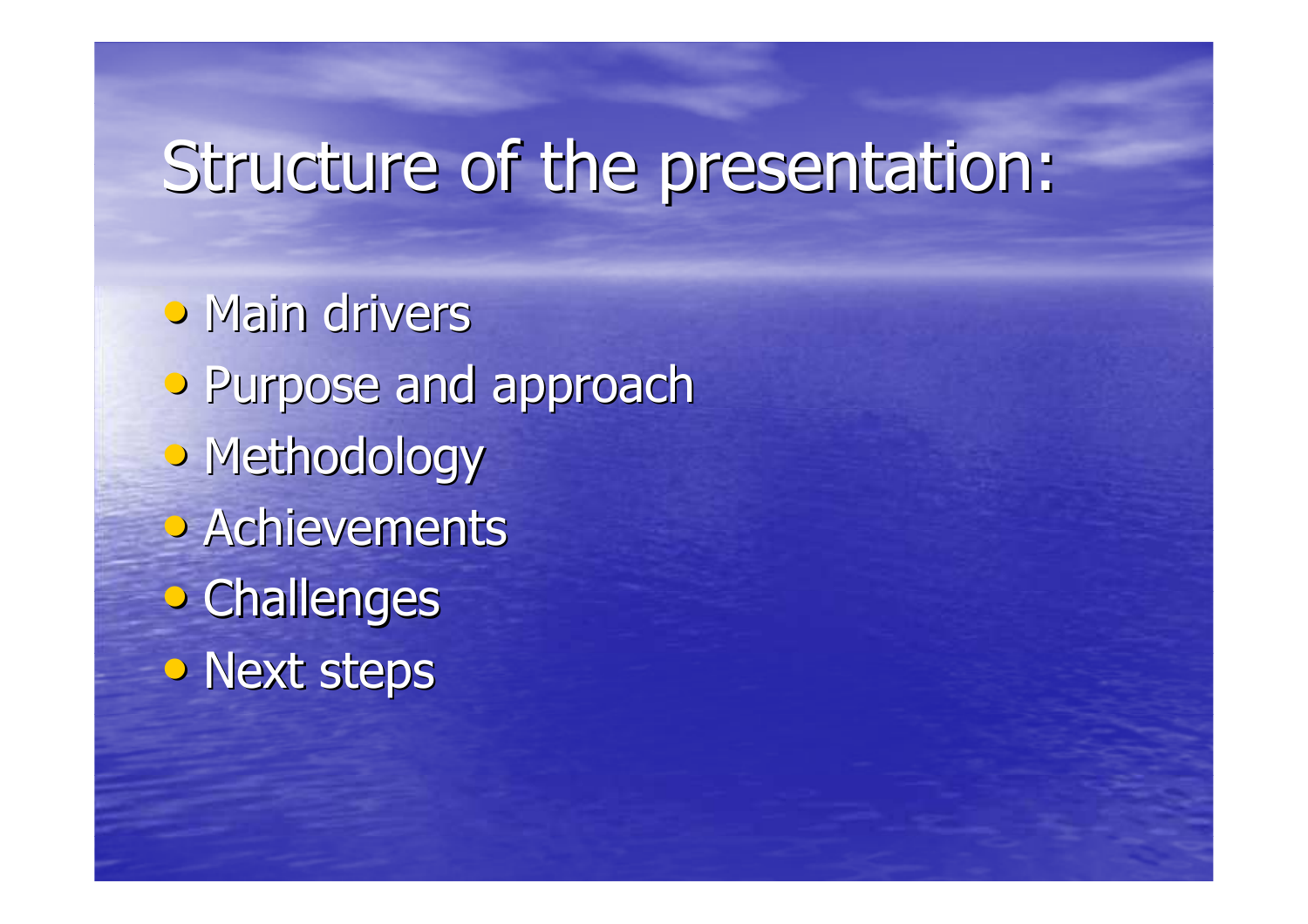## The main drivers:

• Widespread interest in what is the real situation in the higher education sector; **•** The need for comparisons • A demand for independent and objective information about HEI' s and the quality they provide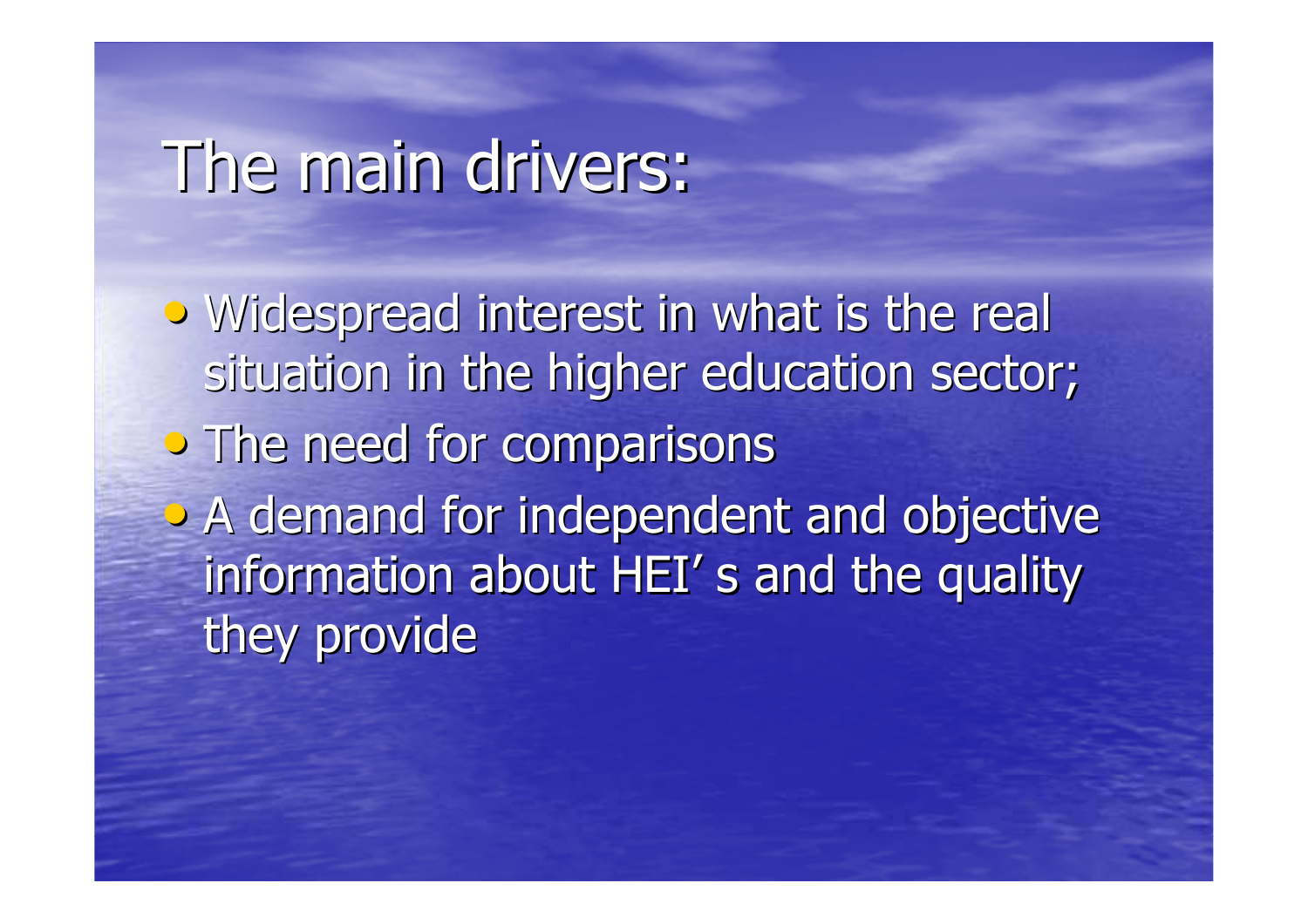### Purpose

**•** To assist potential students in deciding where to study; **• To integrate various sources of** information about HEI's• To allow identification of issues for concern as well as windows of opportunity and prompt development of adequate policies and strategies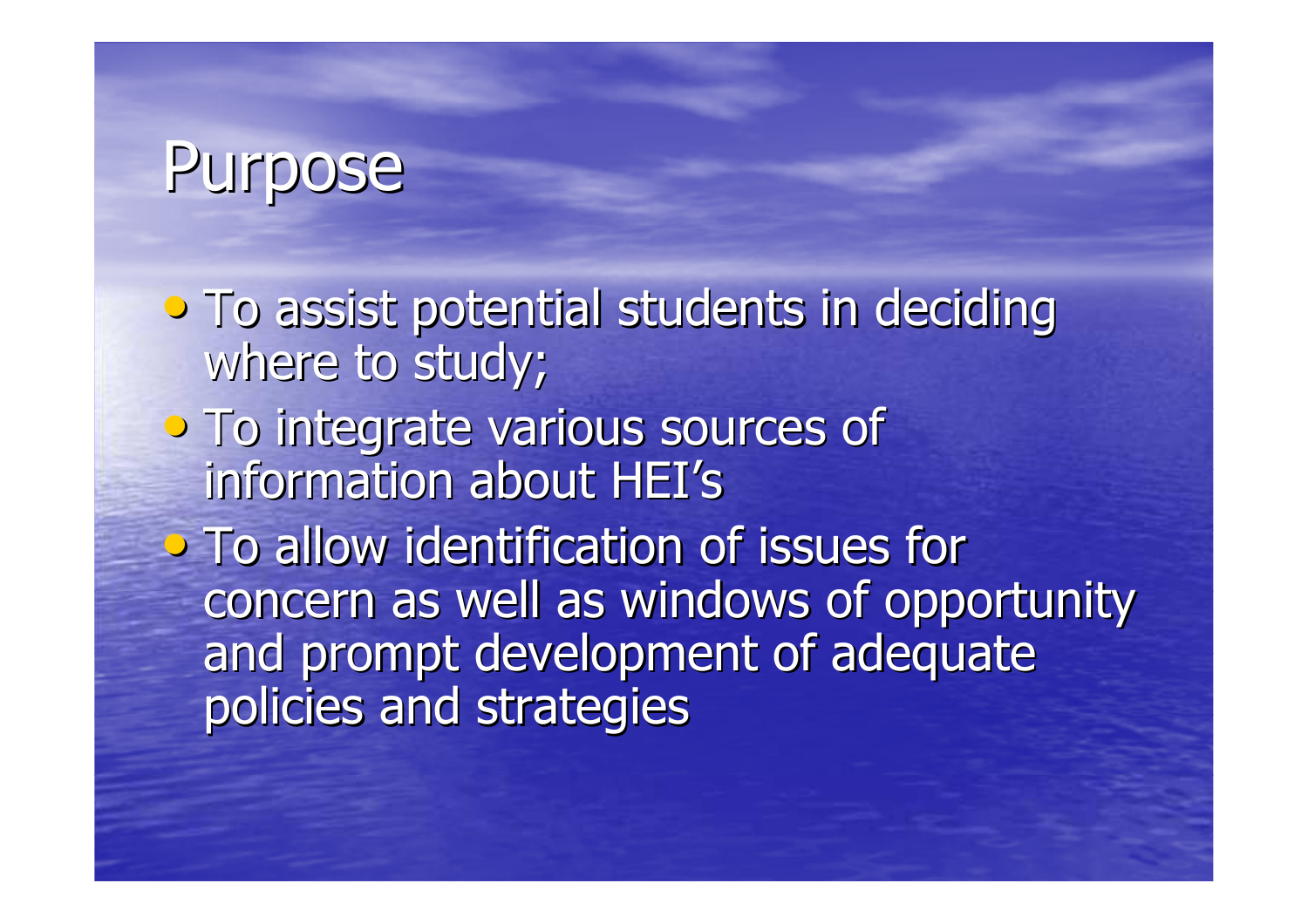## The approach:

• A multidimensional system based on a set of indicators, describing the three major university functions to the social development;-- teaching, research and commitment

- A flexible system, allowing for periodic updates of information;
- An interactive system allowing for tailor-made classifications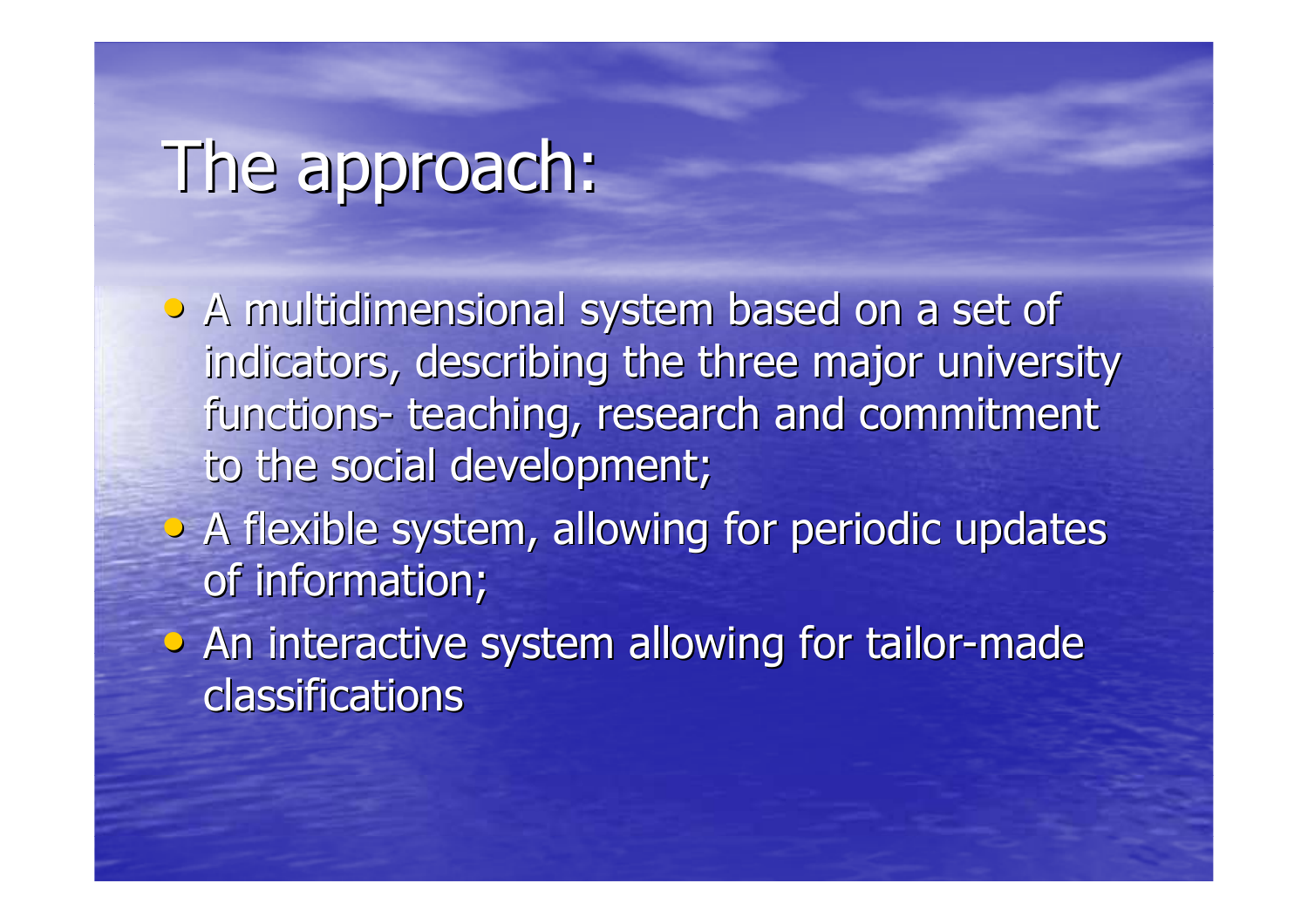# Ranking Methodology

• Multiple classifications are generated on the basis of 52 indicators• Indicators are organised in 6 groups and each group is given a weight by experts• Institutional diversity is taken into account when assigning the weights to the groups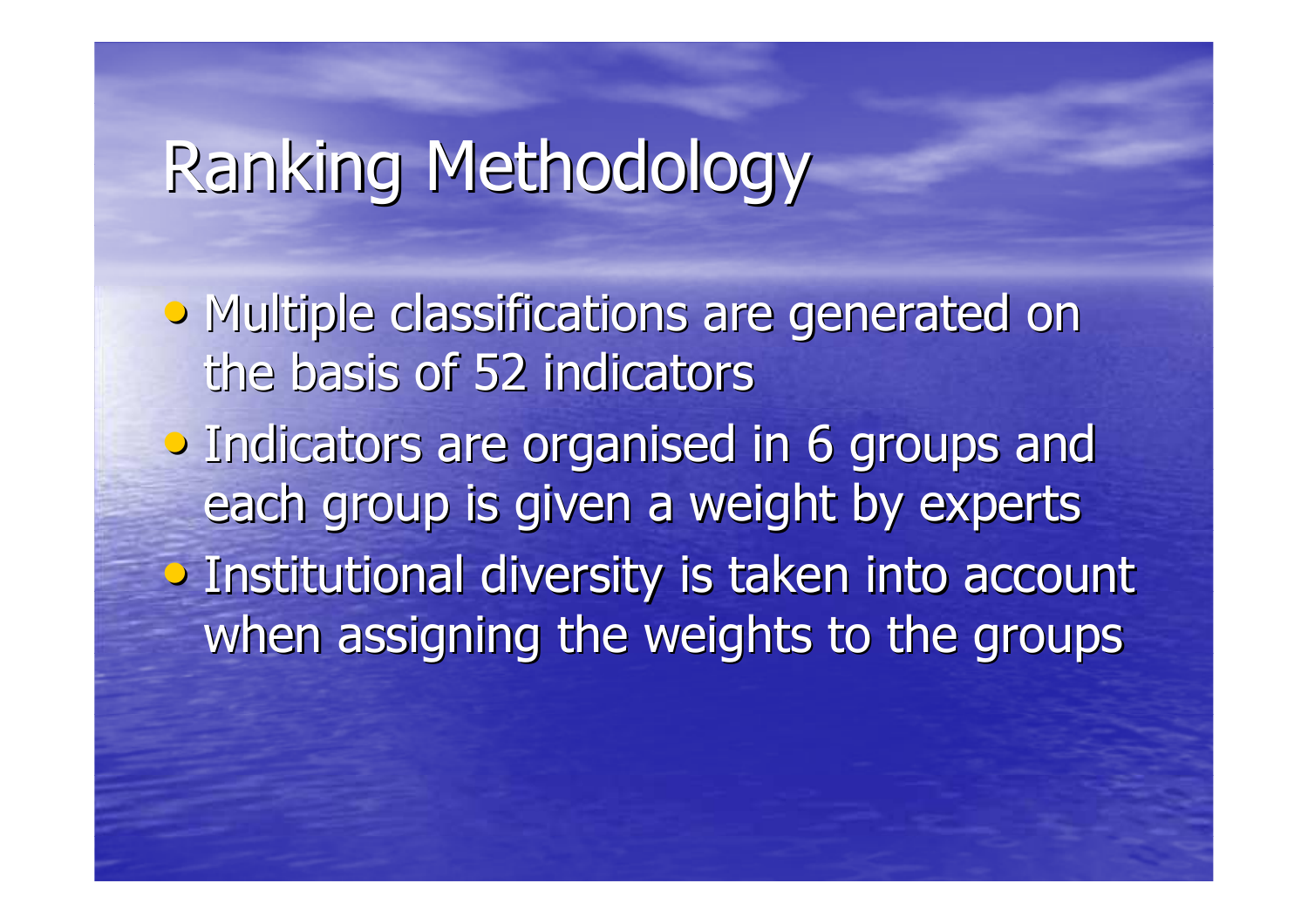#### The 6 groups of indicators survey results with statisticscombine

1. "Learning and Teaching" - 20% weight 2. "Resources" –  $-10%$ 3. "Research and Development"- $-20\%$ 4. "Student Social and Living Conditions"- $-5\%$ 5."Reputation"– $-15%$ 6. Graduate employment and professional fulfillment"– $-30\%$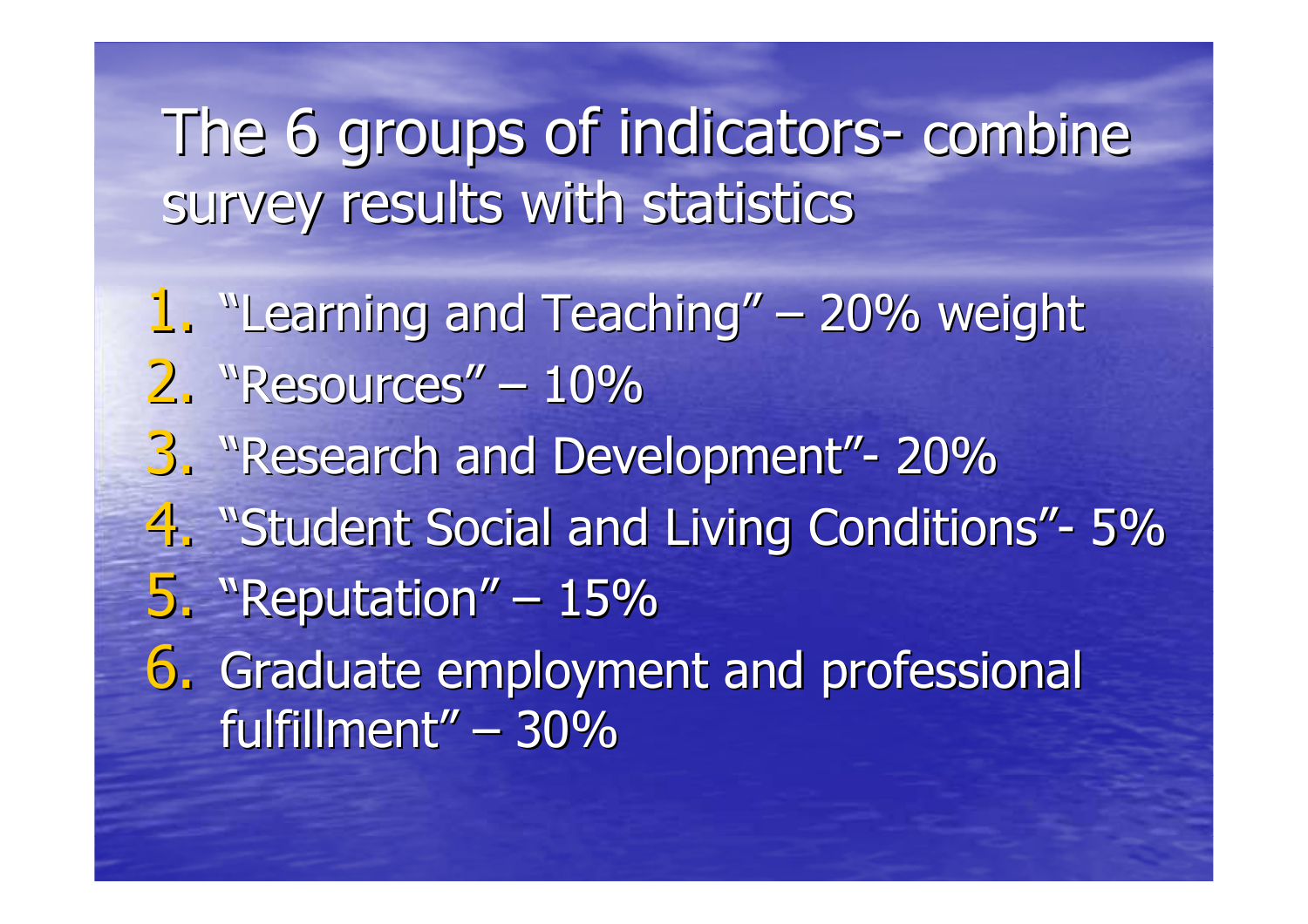## The choice of indicators and their different role

**•** Process and outcome indicators dominate over the input indicators (85% against 15% weight)

• Graduate employment is considered as universal quality indicator  $\cdot$  30% weight •"R&D" group of indicators is excluded from the classification of institutions of Arts and Drama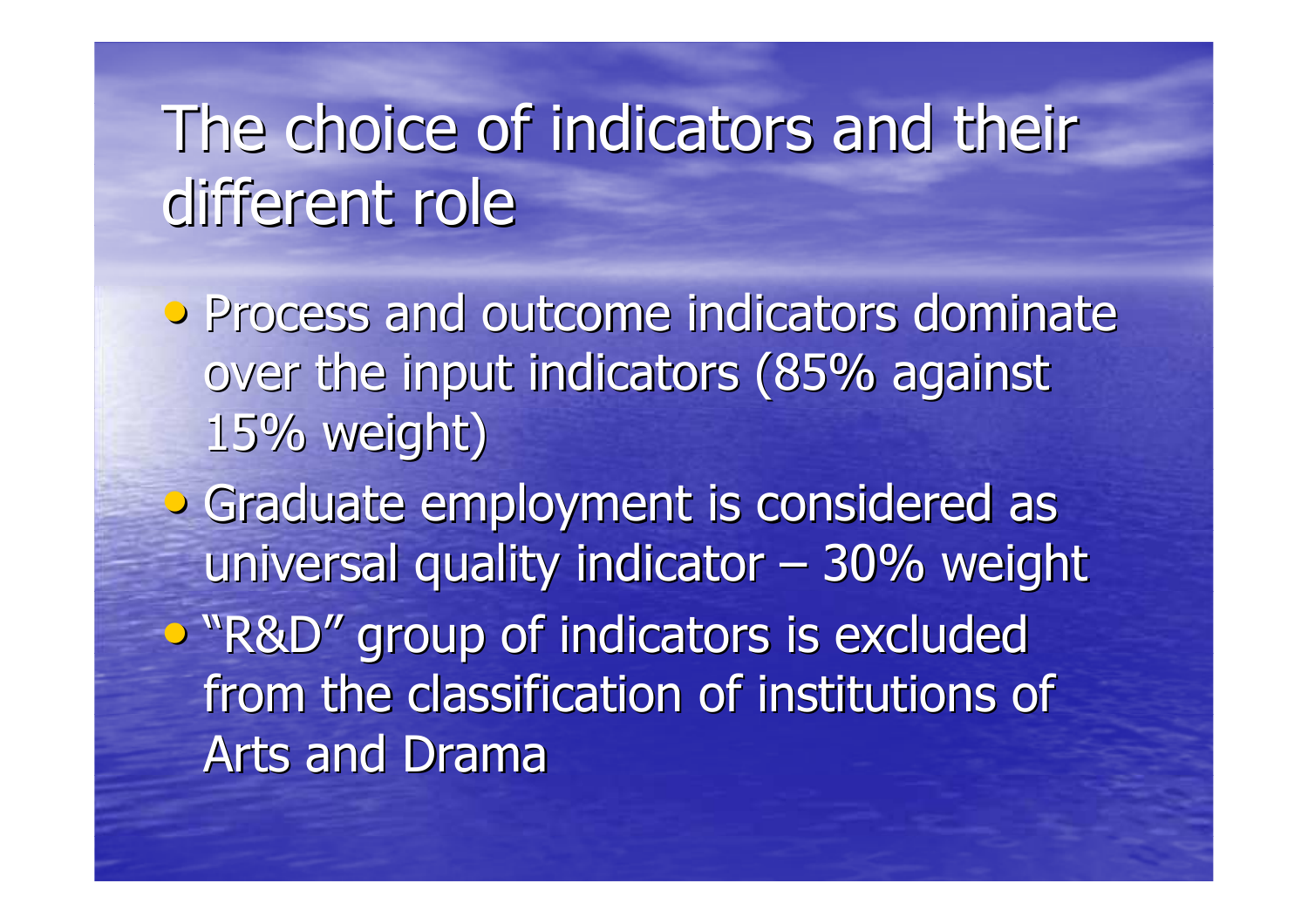#### The ranking process just a few steps away:

• Go to <u>http://rsvu.mon.bg</u> • Select a subject field in which you would like to rank universities• Select the type of ranking you would like to retrieve (e.g., one of the 6 groups);• Review the set of indicators applied **• Produce the ranking.**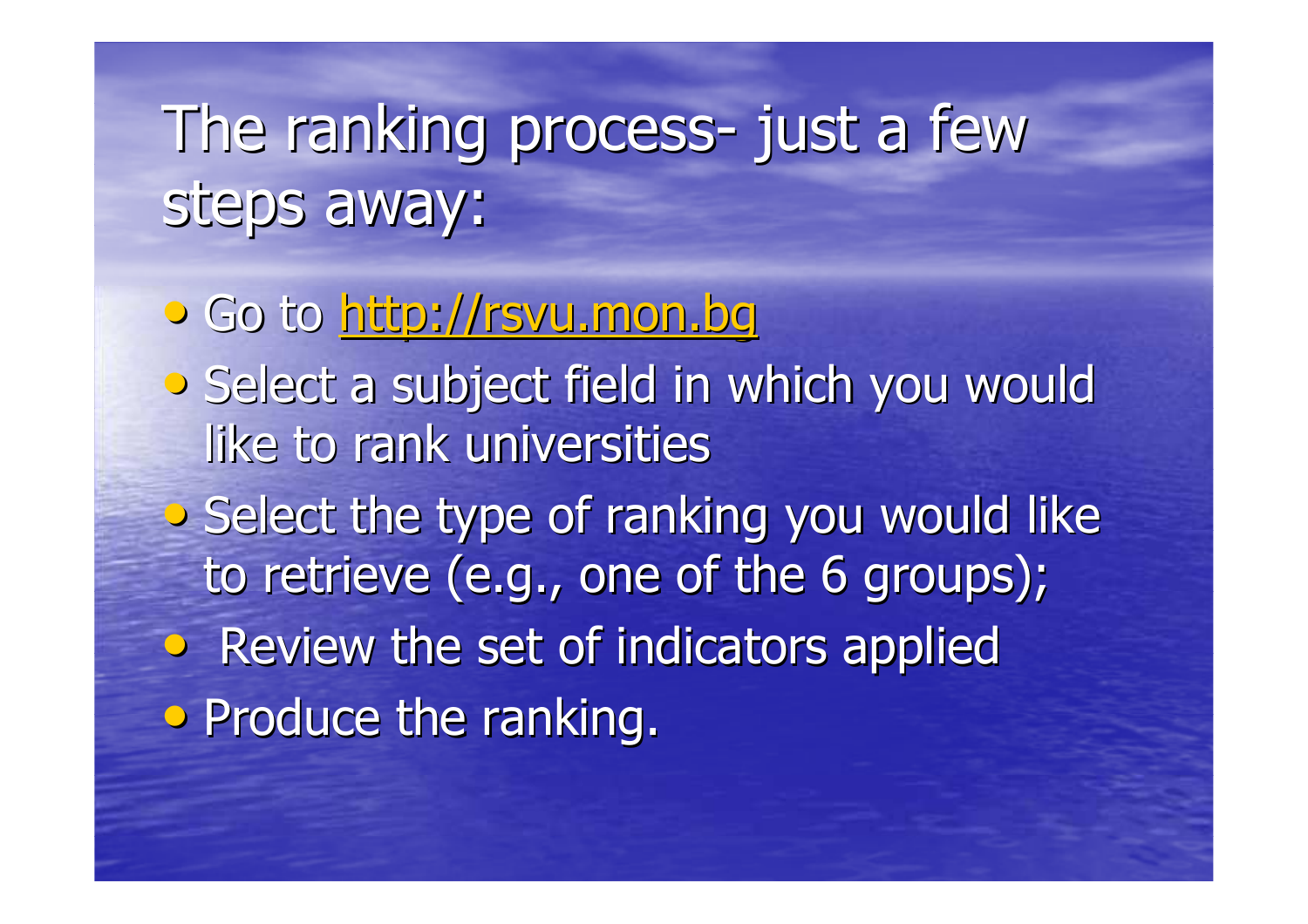### Achievements:

**• Possibilities for comparisons alongside** multiple dimensions• Customized and interactive system• Allows for system-level analyses • First ranking of such a scale • Prompted reform discussions; • Renewed government -HEIs' dialogue regarding new directions for change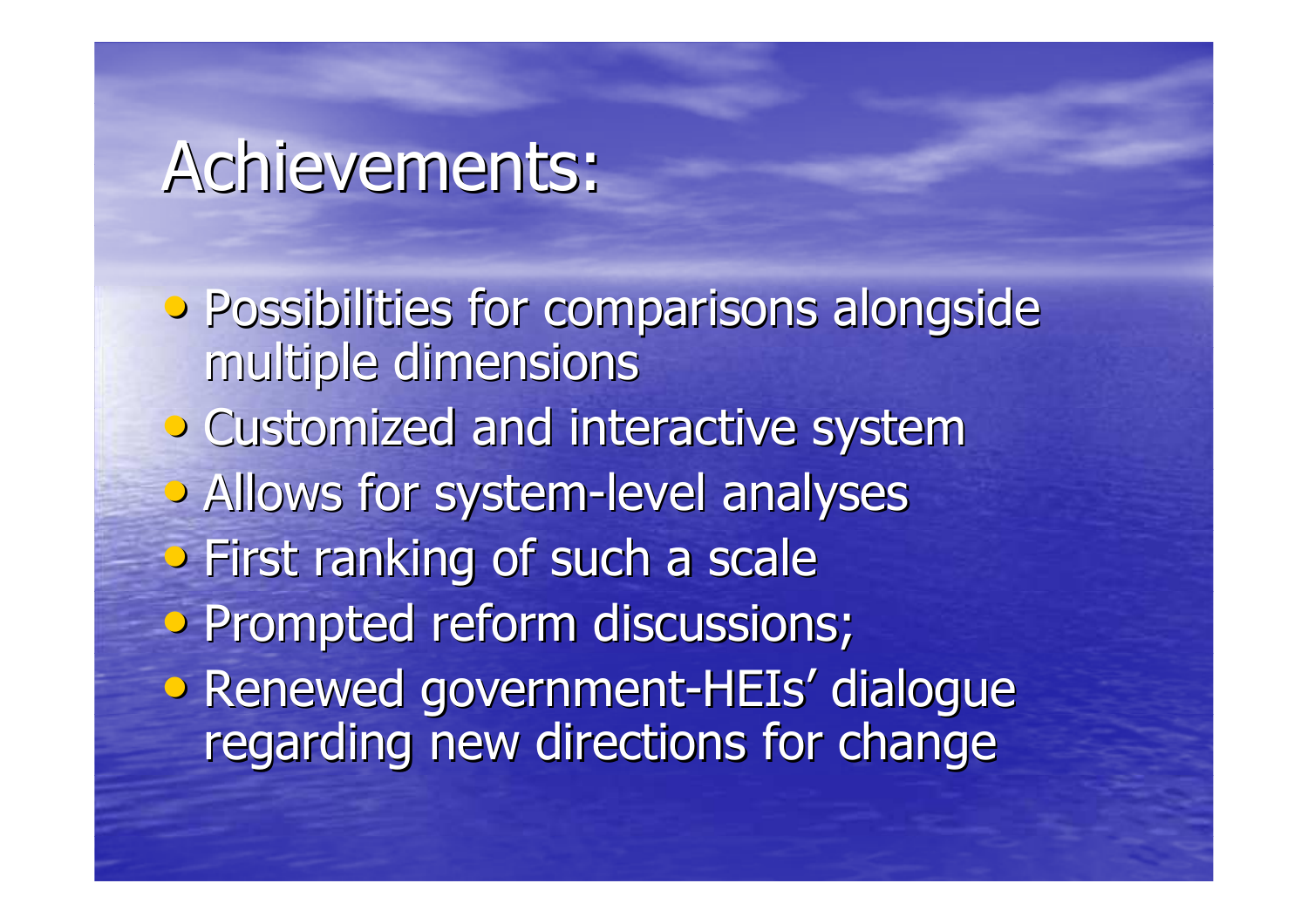### Challeneges:

- Quality and reliability of data received from HEIs;
- **•** Some key quality indicators are missing (e.g., related to the assessment of graduate competences, access of students to ICT, organisation of experiential learning, graduates' impact on the labourmarket, internationalisation, etc.)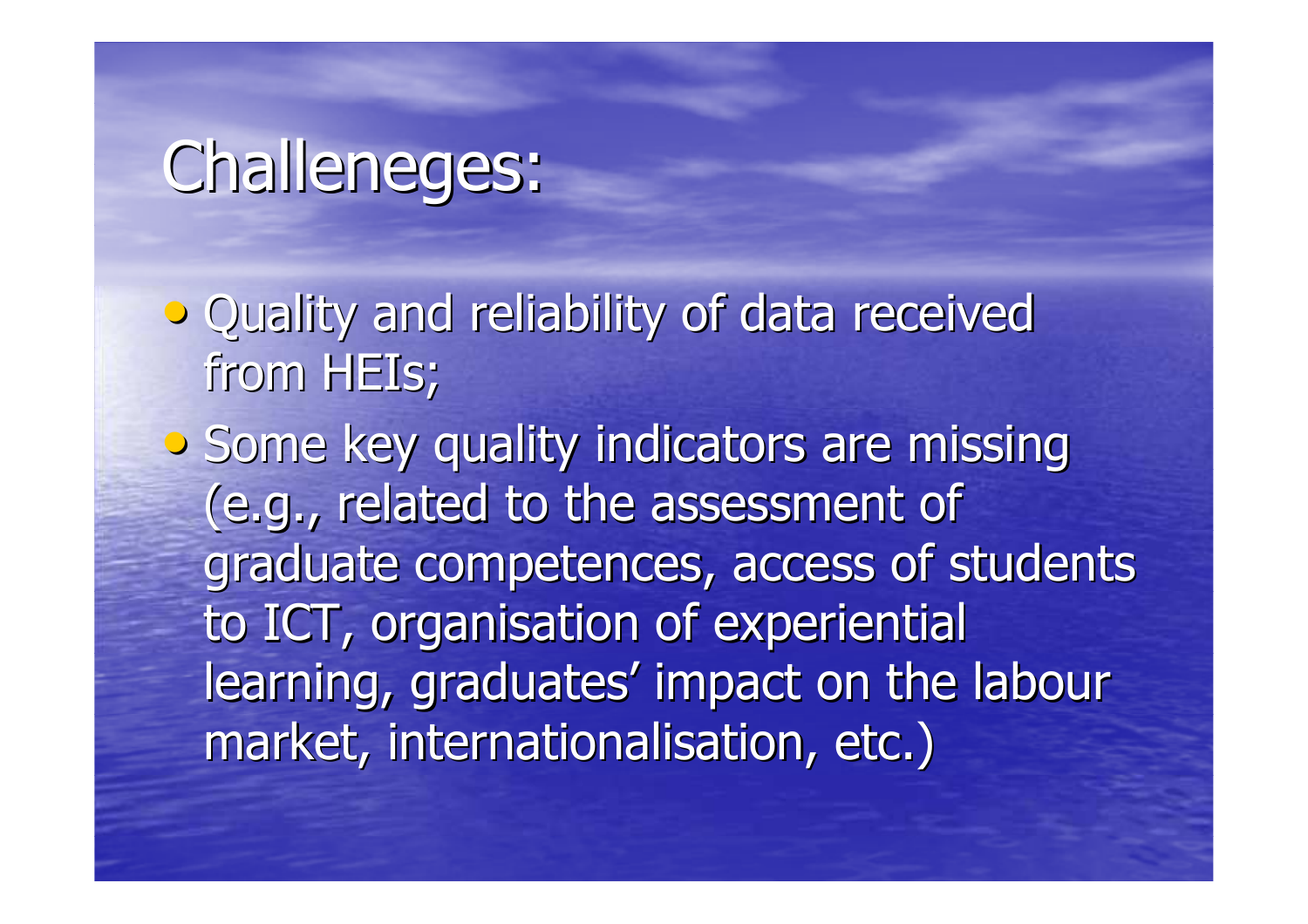## Next steps:

- Institutionalization of ranking ensuring independence, , transparency, impartiality and continuity + the necessary human resources;
- Further development of the system and improvement of its methodology…
	- $-$  Soouig Fave into account toe homes  $-$  Should take into account the impact of individual HEI on the market;
	- $\mathcal{L}_{\mathcal{A}}$  $-$  Should identify problem or possibility areas
	- $\mathcal{L}_{\mathcal{A}}$  $-$  Should be more responsive to student needs